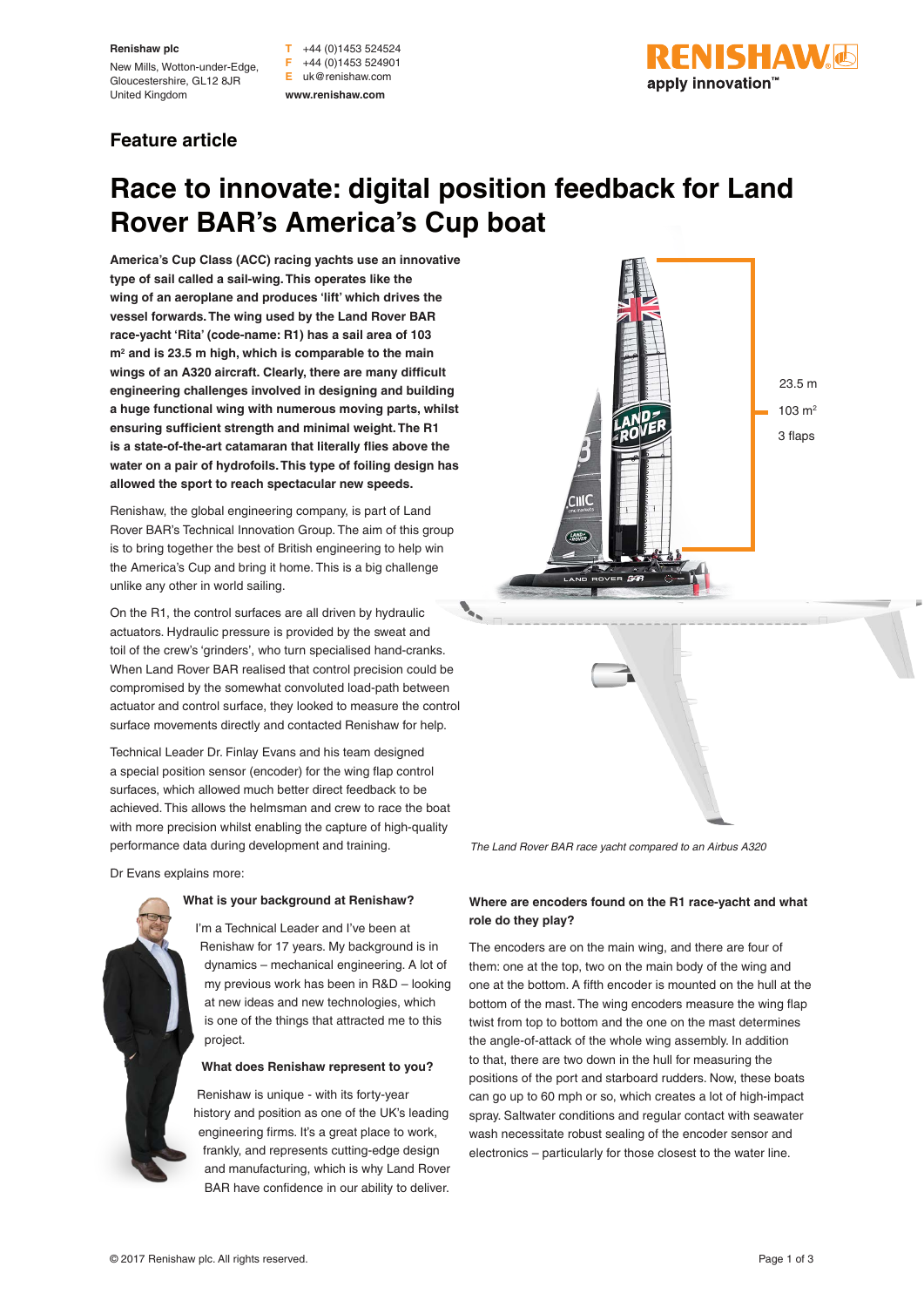

#### **Could you describe how the flaps on the wing-sail work?**

A traditional sail is a curved sheet of material with a mast that the air flows around. The wing is much more like the aerofoil of an aeroplane where you have a flap that pivots in either direction depending on the wind angle relative to your intended direction. To actuate these flaps, there are three main ones, flap control plates called hammerheads are pulled left and right by internal control lines. As far as the encoder goes, a partial-arc scale is mounted on the moving flap part whereas the sensor head is mounted within the wing rib. Down at the rudder, we've taken the same technology – the same building blocks – that we've created and used a similar arrangement.

#### **Why put position encoders on the control surfaces?**

Actuators are already used to move these control surfaces, but these actuators are not necessarily located in the same place as the control surfaces and ropes (lines) are used to transfer the actuation forces. Position measurements were initially just made on the actuators, far removed, with lots of compliance between the actuator mechanism and the control surface.

By using encoders directly on the control surface, or as near as possible, you get a much more accurate reading of the angular position of the control surface.



*The encoders installed on a hammerhead (flap control plate)*

# **Why did you choose magnetic encoders instead of optical?**

Conditions at sea are quite extreme as far as precision encoders are concerned. We had the option of either optical or magnetic technology.

Now, consider the implications of high-speed winds and salt spray going everywhere – open optical encoders would be a real challenge because you must keep the optical path clear. Magnetic encoders, therefore, were the only viable alternative. These encoders can be fully sealed giving much greater contamination resistance, which is essential for this application. Protecting against the harsh environment was one of the main reasons for our choice. Other reasons were space limitations surrounding the highly loaded wing ribs. By using LinACE™ modules from our associate company RLS, we could design a new encoder that minimised the size of hole needed within the wing rib. We satisfied 3 major technical constraints by designing an encapsulated encoder: reduced size, environmentally sealed and an integrated sliding bearing for maintaining position on the partial-arc encoder plate.



*The R1 at speed in Bermuda*

#### **How do magnetic encoders work?**

In this case, a magnet is attached to the back of a Hall sensor array and is used in conjunction with a ferromagnetic scale, which has a series of lines (grooves) etched into it. The grooves in the scale surface produce changes to the local magnetic field, such that when the sensor is moved over the scale, a moving magnetic pattern is detected by the Hall sensors, which is then converted into a position measurement. Because the pattern of the scale grooves is non-repeating, the absolute position can be determined anywhere on the scale. The sensor head assembly is completely encapsulated to protect its sensitive microelectronics from the elements. The outer polymer layer also gives a sacrificial surface on to which the scale makes full contact, which ensures correct ride height. Magnetic encoders are unaffected by encapsulation.



*The RLS LinACE™ repackaged into a waterproof enclosure*

#### **Could you describe the main steps in the design process?**

The design process was based primarily around the requirements of the encoder. Up on the wing, a small amount of mass at the top makes a big difference to the performance and stability of the boat. Space was a prime consideration – the space restriction came about because the actuation surfaces are in small spaces with small clearances. At the